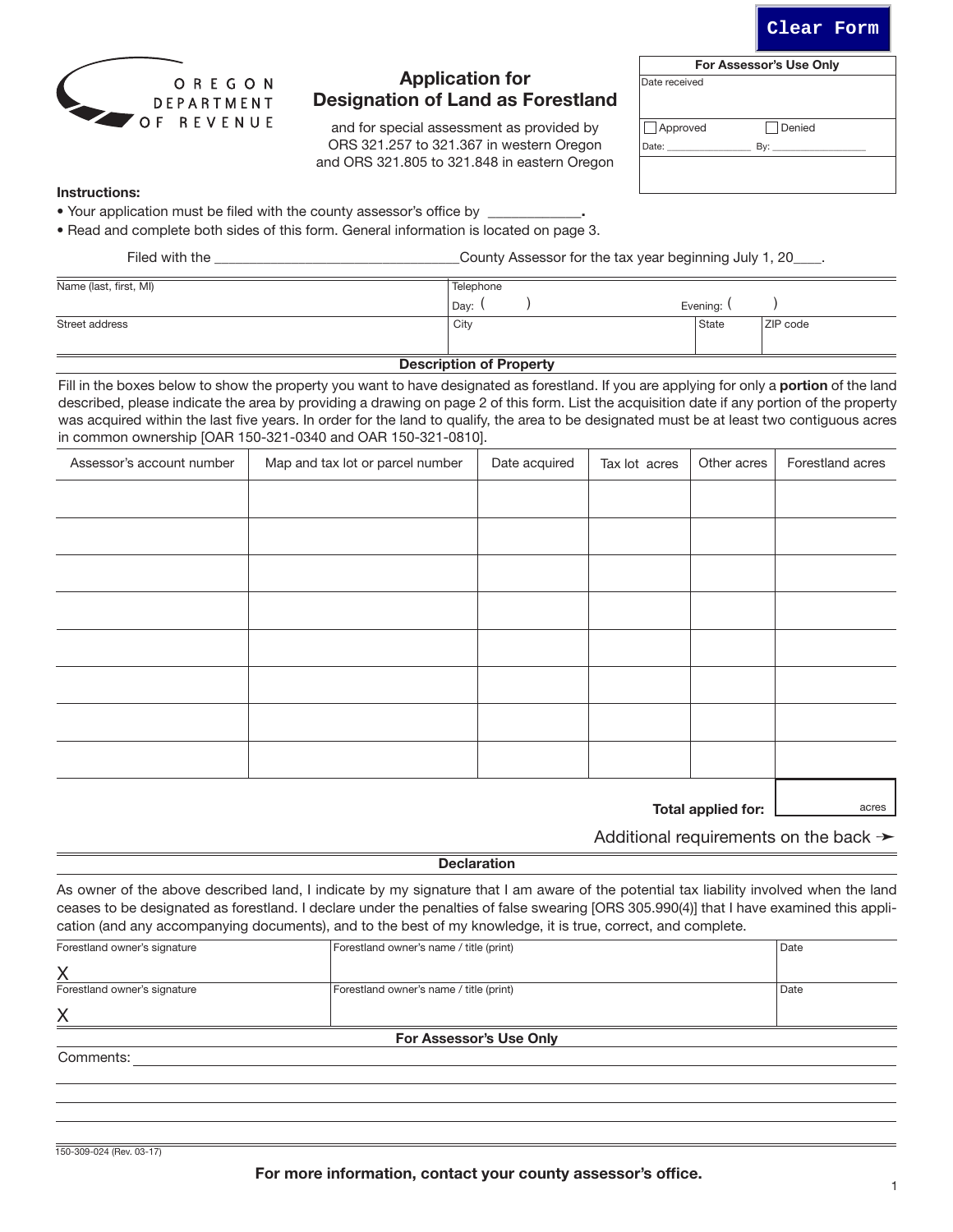### Description of Land to Designate

The following information on the subject property is required by law (ORS 321.358 or 321.839), and will be used by the assessor to determine if your property is properly classifiable as forestland. The determination shall be made with due regard to all relevant evidence.

1. Draw a diagram of the tax lot(s) and shade in the area being applied for designation as forestland. See the example shown below. Include placement of structures, roads, creeks, etc.



- 2. Is the predominant purpose of this land to grow and harvest trees of a marketable species?  $\Box$  Yes  $\Box$  No
- 3. How many acres applied for currently meet the minimum number of trees per acre as required by the State Forester? If the property does not meet the requirements, please submit a "reforestation plan" to the assessor along with this application.
- 4. Is there a forest management plan for this property?  $\Box$  Yes  $\Box$  No (If yes, please attach a copy.) **Note:** A forest management plan is different than a reforestation plan. See page 3 for more details.
- 5. Summarize your past, current, and continuing activity in growing and harvesting trees. (Include experience in years, location, work done, etc.)

 $\overline{\phantom{a}}$  ,  $\overline{\phantom{a}}$  ,  $\overline{\phantom{a}}$  ,  $\overline{\phantom{a}}$  ,  $\overline{\phantom{a}}$  ,  $\overline{\phantom{a}}$  ,  $\overline{\phantom{a}}$  ,  $\overline{\phantom{a}}$  ,  $\overline{\phantom{a}}$  ,  $\overline{\phantom{a}}$  ,  $\overline{\phantom{a}}$  ,  $\overline{\phantom{a}}$  ,  $\overline{\phantom{a}}$  ,  $\overline{\phantom{a}}$  ,  $\overline{\phantom{a}}$  ,  $\overline{\phantom{a}}$  $\overline{\phantom{a}}$  ,  $\overline{\phantom{a}}$  ,  $\overline{\phantom{a}}$  ,  $\overline{\phantom{a}}$  ,  $\overline{\phantom{a}}$  ,  $\overline{\phantom{a}}$  ,  $\overline{\phantom{a}}$  ,  $\overline{\phantom{a}}$  ,  $\overline{\phantom{a}}$  ,  $\overline{\phantom{a}}$  ,  $\overline{\phantom{a}}$  ,  $\overline{\phantom{a}}$  ,  $\overline{\phantom{a}}$  ,  $\overline{\phantom{a}}$  ,  $\overline{\phantom{a}}$  ,  $\overline{\phantom{a}}$  $\overline{\phantom{a}}$  ,  $\overline{\phantom{a}}$  ,  $\overline{\phantom{a}}$  ,  $\overline{\phantom{a}}$  ,  $\overline{\phantom{a}}$  ,  $\overline{\phantom{a}}$  ,  $\overline{\phantom{a}}$  ,  $\overline{\phantom{a}}$  ,  $\overline{\phantom{a}}$  ,  $\overline{\phantom{a}}$  ,  $\overline{\phantom{a}}$  ,  $\overline{\phantom{a}}$  ,  $\overline{\phantom{a}}$  ,  $\overline{\phantom{a}}$  ,  $\overline{\phantom{a}}$  ,  $\overline{\phantom{a}}$  $\overline{\phantom{a}}$  ,  $\overline{\phantom{a}}$  ,  $\overline{\phantom{a}}$  ,  $\overline{\phantom{a}}$  ,  $\overline{\phantom{a}}$  ,  $\overline{\phantom{a}}$  ,  $\overline{\phantom{a}}$  ,  $\overline{\phantom{a}}$  ,  $\overline{\phantom{a}}$  ,  $\overline{\phantom{a}}$  ,  $\overline{\phantom{a}}$  ,  $\overline{\phantom{a}}$  ,  $\overline{\phantom{a}}$  ,  $\overline{\phantom{a}}$  ,  $\overline{\phantom{a}}$  ,  $\overline{\phantom{a}}$ 

6. To what extent do domestic animals use the property for grazing? Include kinds of animals, number of head, length of grazing, etc.  $\overline{\phantom{a}}$  ,  $\overline{\phantom{a}}$  ,  $\overline{\phantom{a}}$  ,  $\overline{\phantom{a}}$  ,  $\overline{\phantom{a}}$  ,  $\overline{\phantom{a}}$  ,  $\overline{\phantom{a}}$  ,  $\overline{\phantom{a}}$  ,  $\overline{\phantom{a}}$  ,  $\overline{\phantom{a}}$  ,  $\overline{\phantom{a}}$  ,  $\overline{\phantom{a}}$  ,  $\overline{\phantom{a}}$  ,  $\overline{\phantom{a}}$  ,  $\overline{\phantom{a}}$  ,  $\overline{\phantom{a}}$ 

 $\overline{\phantom{a}}$  ,  $\overline{\phantom{a}}$  ,  $\overline{\phantom{a}}$  ,  $\overline{\phantom{a}}$  ,  $\overline{\phantom{a}}$  ,  $\overline{\phantom{a}}$  ,  $\overline{\phantom{a}}$  ,  $\overline{\phantom{a}}$  ,  $\overline{\phantom{a}}$  ,  $\overline{\phantom{a}}$  ,  $\overline{\phantom{a}}$  ,  $\overline{\phantom{a}}$  ,  $\overline{\phantom{a}}$  ,  $\overline{\phantom{a}}$  ,  $\overline{\phantom{a}}$  ,  $\overline{\phantom{a}}$  $\overline{\phantom{a}}$  ,  $\overline{\phantom{a}}$  ,  $\overline{\phantom{a}}$  ,  $\overline{\phantom{a}}$  ,  $\overline{\phantom{a}}$  ,  $\overline{\phantom{a}}$  ,  $\overline{\phantom{a}}$  ,  $\overline{\phantom{a}}$  ,  $\overline{\phantom{a}}$  ,  $\overline{\phantom{a}}$  ,  $\overline{\phantom{a}}$  ,  $\overline{\phantom{a}}$  ,  $\overline{\phantom{a}}$  ,  $\overline{\phantom{a}}$  ,  $\overline{\phantom{a}}$  ,  $\overline{\phantom{a}}$ 

7. Is any portion of the land subject to a lease, option, or easement which permits it to be used for a purpose other than the growing and harvesting of trees?  $\Box$  Yes  $\Box$  No (If yes, briefly explain.)  $\Box$ 

 $\overline{\phantom{a}}$  ,  $\overline{\phantom{a}}$  ,  $\overline{\phantom{a}}$  ,  $\overline{\phantom{a}}$  ,  $\overline{\phantom{a}}$  ,  $\overline{\phantom{a}}$  ,  $\overline{\phantom{a}}$  ,  $\overline{\phantom{a}}$  ,  $\overline{\phantom{a}}$  ,  $\overline{\phantom{a}}$  ,  $\overline{\phantom{a}}$  ,  $\overline{\phantom{a}}$  ,  $\overline{\phantom{a}}$  ,  $\overline{\phantom{a}}$  ,  $\overline{\phantom{a}}$  ,  $\overline{\phantom{a}}$  $\overline{\phantom{a}}$  ,  $\overline{\phantom{a}}$  ,  $\overline{\phantom{a}}$  ,  $\overline{\phantom{a}}$  ,  $\overline{\phantom{a}}$  ,  $\overline{\phantom{a}}$  ,  $\overline{\phantom{a}}$  ,  $\overline{\phantom{a}}$  ,  $\overline{\phantom{a}}$  ,  $\overline{\phantom{a}}$  ,  $\overline{\phantom{a}}$  ,  $\overline{\phantom{a}}$  ,  $\overline{\phantom{a}}$  ,  $\overline{\phantom{a}}$  ,  $\overline{\phantom{a}}$  ,  $\overline{\phantom{a}}$  $\overline{\phantom{a}}$  ,  $\overline{\phantom{a}}$  ,  $\overline{\phantom{a}}$  ,  $\overline{\phantom{a}}$  ,  $\overline{\phantom{a}}$  ,  $\overline{\phantom{a}}$  ,  $\overline{\phantom{a}}$  ,  $\overline{\phantom{a}}$  ,  $\overline{\phantom{a}}$  ,  $\overline{\phantom{a}}$  ,  $\overline{\phantom{a}}$  ,  $\overline{\phantom{a}}$  ,  $\overline{\phantom{a}}$  ,  $\overline{\phantom{a}}$  ,  $\overline{\phantom{a}}$  ,  $\overline{\phantom{a}}$ 

8. Has any part of the property been platted under ORS Chapter 92 (subdivided)?  $\Box$  Yes  $\Box$  No

9. Is the land classed as "timberland" for fire patrol assessments administered by the Department of Forestry?  $\Box$  Yes  $\Box$  No (If no, why not?)

 $\overline{\phantom{a}}$  ,  $\overline{\phantom{a}}$  ,  $\overline{\phantom{a}}$  ,  $\overline{\phantom{a}}$  ,  $\overline{\phantom{a}}$  ,  $\overline{\phantom{a}}$  ,  $\overline{\phantom{a}}$  ,  $\overline{\phantom{a}}$  ,  $\overline{\phantom{a}}$  ,  $\overline{\phantom{a}}$  ,  $\overline{\phantom{a}}$  ,  $\overline{\phantom{a}}$  ,  $\overline{\phantom{a}}$  ,  $\overline{\phantom{a}}$  ,  $\overline{\phantom{a}}$  ,  $\overline{\phantom{a}}$  $\overline{\phantom{a}}$  ,  $\overline{\phantom{a}}$  ,  $\overline{\phantom{a}}$  ,  $\overline{\phantom{a}}$  ,  $\overline{\phantom{a}}$  ,  $\overline{\phantom{a}}$  ,  $\overline{\phantom{a}}$  ,  $\overline{\phantom{a}}$  ,  $\overline{\phantom{a}}$  ,  $\overline{\phantom{a}}$  ,  $\overline{\phantom{a}}$  ,  $\overline{\phantom{a}}$  ,  $\overline{\phantom{a}}$  ,  $\overline{\phantom{a}}$  ,  $\overline{\phantom{a}}$  ,  $\overline{\phantom{a}}$ 

<sup>10.</sup> Has a Department of Forestry Notification of Operations been granted for harvesting for purposes under the Oregon Forest Practices Act?  $\Box$  Yes  $\Box$  No